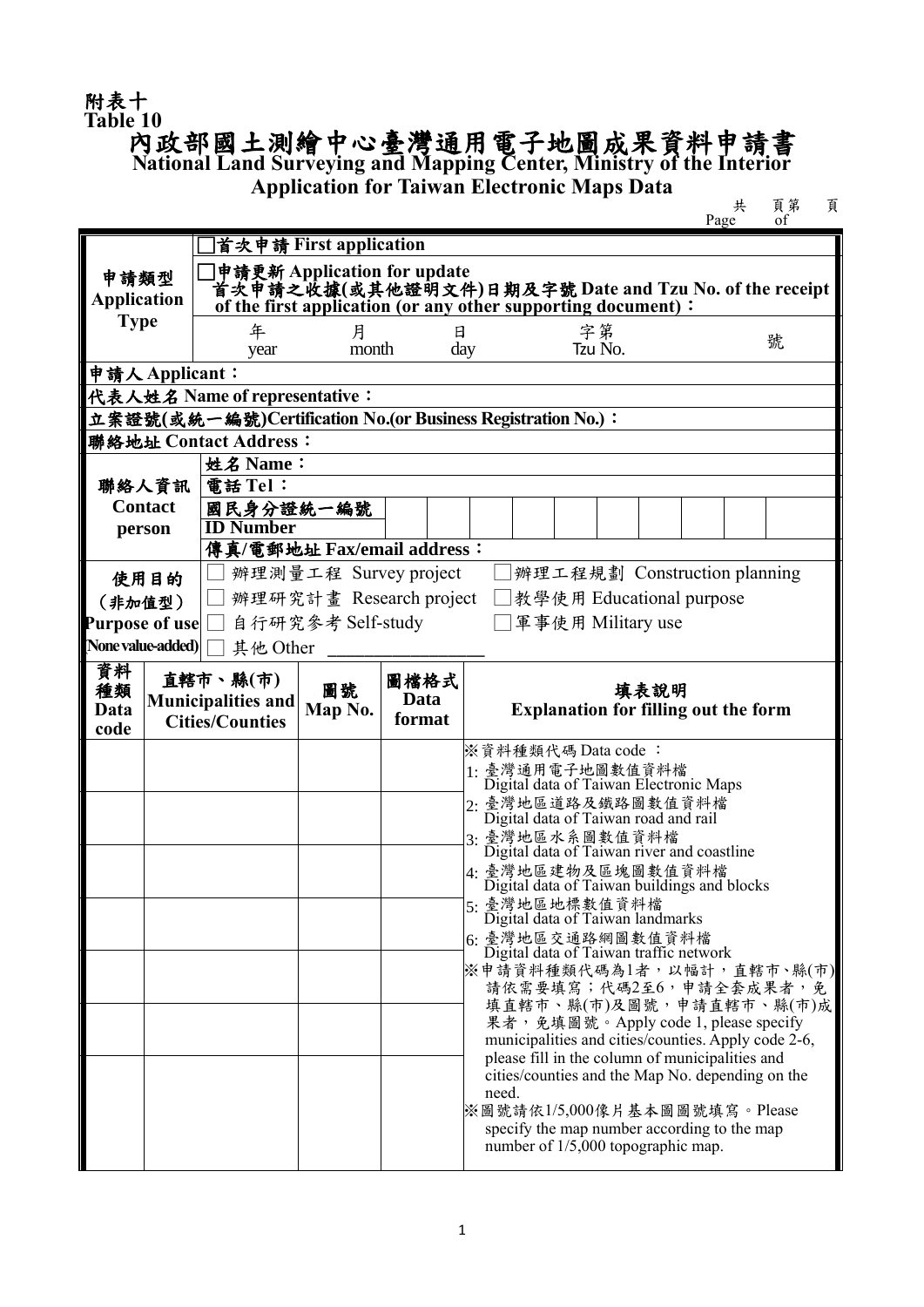|  | ※圖檔格式Data format:<br>1. SHP (ARCVIEW圖檔格式Shapefile) 2. GML<br>※機關或團體申請應填代表人姓名;團體申請應填<br>立案證號。Where an applicant is an institution or<br>organization, the name of its representative shall be<br>specified in the application form. Where an applicant<br>is an organization, its certification no. shall be<br>specified in the application form.<br>※申請更新者應檢附首次申請時掣發之收據或其他<br>證明文件影本,並請勾選申請更新及填寫前開收<br>據或文件之日期及字號。An applicant applying for<br>update shall attach the receipt of the first application<br>or copy of any other supporting document, tick the |
|--|----------------------------------------------------------------------------------------------------------------------------------------------------------------------------------------------------------------------------------------------------------------------------------------------------------------------------------------------------------------------------------------------------------------------------------------------------------------------------------------------------------------------------------------------------------------|
|  | box of application for update and fill out the date and<br>Tzu No. of the above receipt or document.                                                                                                                                                                                                                                                                                                                                                                                                                                                           |
|  |                                                                                                                                                                                                                                                                                                                                                                                                                                                                                                                                                                |

資料使用注意事項 Important notes for use of data :

1.申請人應依申請目的使用資料,不得移作申請目的外之使用。An applicant shall use the data pursuant to the purpose of the application and may not use the data outside the scope of the purpose specified in the application.

2.非經本中心書面許可,申請人不得自行重製或交付他人使用,亦不得以附加或改良資料為由,自行重製或 交付他人使用 。Without the NLSC's written consent, an applicant may not duplicate the data or deliver the data to a third party for use, or duplicate the data or deliver the data to a third party for use for the purpose of adding or modifying the data.

- 3. 申請人將資料委託處理時,應於申請書備註欄載明,委託事務完畢後,應將資料收回,受託人不得留  $\hat{\tau}$ . Where an applicant entrusts the data to a mandatory, the applicant shall specify such mandate in the remarks column of the application form and collect the data from the mandatory, who is not allowed to keep a copy of such data in any form, after the mandate completes.
- 4.資料使用若涉及著作權、國家安全等相關觸法情事,概由申請人自負所有民事及刑事責任。An applicant shall be fully and solely responsible for all civil and criminal liabilities if the applicant's use of the data infringes upon copyright or national security.
- 5.申請人如對交付之資料有疑義,應於資料交付起七日內檢附收據提出疑義,由本中心查明處理,逾期不予 受理。 Where an applicant has any doubt regarding the delivered data, the applicant shall raise the doubt to the NLSC for examination by submitting the receipt within seven days after the delivery of such data, or otherwise the NLSC will not answer the case if the applicant fails to do so within the stipulated time limit.
- 6.本申請書依測繪成果申請使用辦法蒐集個人資料,僅供本申請使用,不作為其他用途。 Personal information gathered in accordance with "Regulations of surveying and mapping data application", is just for the use of this application only, not for other purposes.
- 7. 備註 Remark:

## 申請人簽名 Applicant's signature:

以上申請欄位不足時,請填寫續頁表格 If there is not sufficient space in the above application columns, please fill the continuation sheet. 以下由本中心填寫 **Below shall be filled out by the review staff of the NLSC**

| 收件日期<br>Application<br>acceptance date | 年<br>year        | 日<br>day<br>month  | 收件號碼<br>Case No.              | 收據號碼<br>Receipt No.                                                                                       |
|----------------------------------------|------------------|--------------------|-------------------------------|-----------------------------------------------------------------------------------------------------------|
| 預收日期<br>Date of pre-payment            | 年<br>year        | 月<br>日<br>month    | 預收金額<br>day   Pre-paid amount | 應收金額<br>Amount payable                                                                                    |
| 辦理經過<br>Stages of processing           | 收件<br>Acceptance | 資料處理<br>Processing | 收費<br>Payment of feel         | 領件簽收<br>Issuing and signing by applicant                                                                  |
| 經辦日期<br>Date of processing             |                  |                    |                               |                                                                                                           |
| 辦理人員<br>Staff in charge                |                  |                    |                               | 簽收 Signing for the receipt:<br>」函送<br>コby letter  □by post or freight<br>線上下載 ■電郵傳送<br>download □by email |